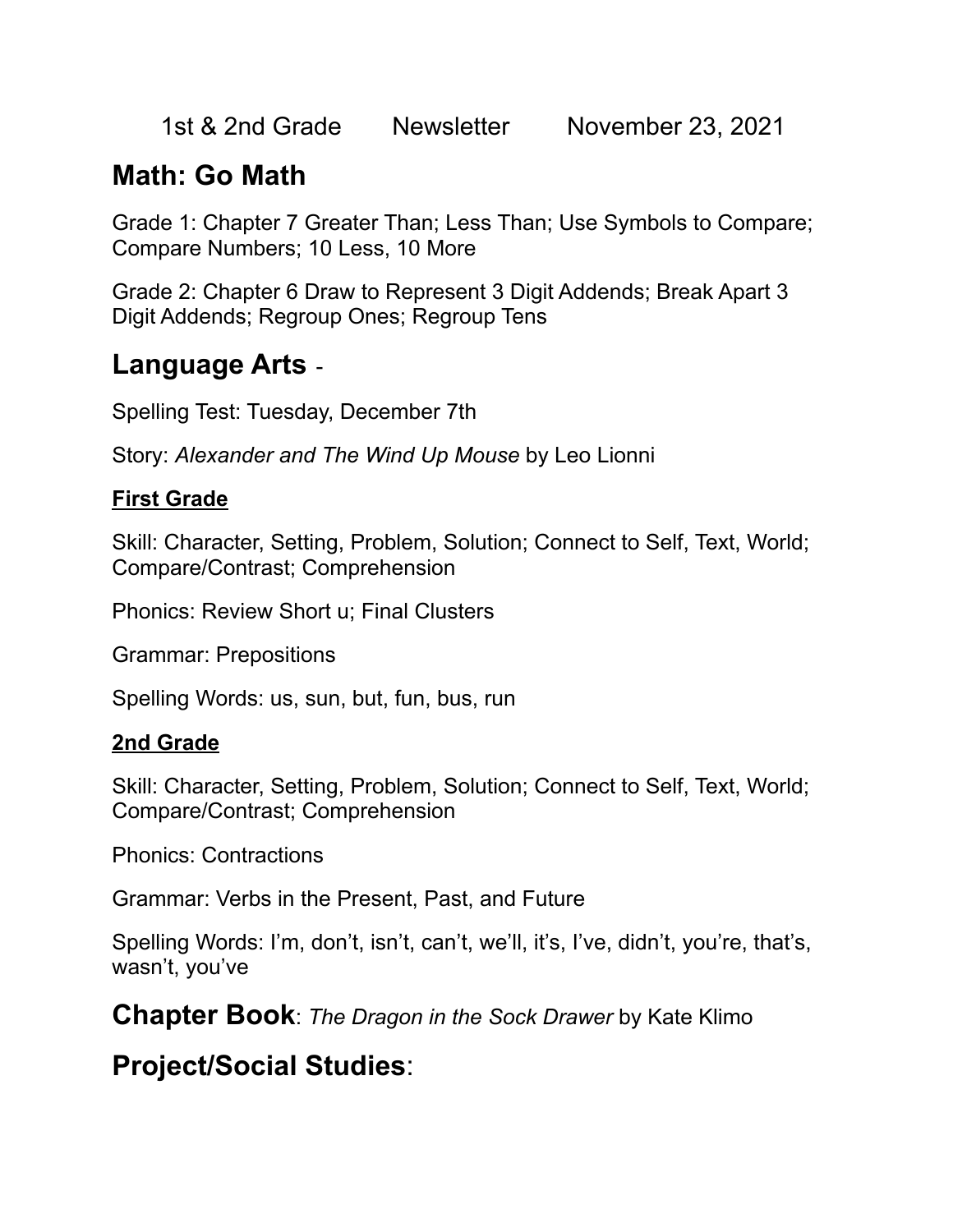We will share our family history reports on Tuesday, November 30th. Once finished, we will explore America's beginnings, including settling in North America.

## **Stem Monday:**

**Hoverboard** 

## **General Information** :

A big thank you to everyone that donated to the food drive! It is greatly appreciated.

Ms. Misty's class is collecting items for the Carbondale Warming Center. A flyer is in your child's folder. This is a great service project. Many people use the warming center during this time of the year. I'm very proud of this class for doing this.

After Thanksgiving break, we have 3 weeks of school. These weeks will go by fast. I will be sending out the winter party sign up form and the student led conference form.

Conferences are on December 20th. If you cannot schedule a time during the day, I will need to schedule after school the week of December 13th.

Our winter party will be a little different then the rest of the school. My husband is having surgery on the 17th which means I will not be here that Friday. We will have our party on Thursday, December 16th. Rocky will have a fun day with the students on December 17th. The 17th is a half day.

Here is some advance notice on dress up days in December.

Dec. 13: Grinch Green Day

Dec. 14: Silly Hat & Sock Day

Dec. 15: Dress Up Like a Present Day

Dec. 16: Holiday Attire Day

Dec. 17: Pajama Day